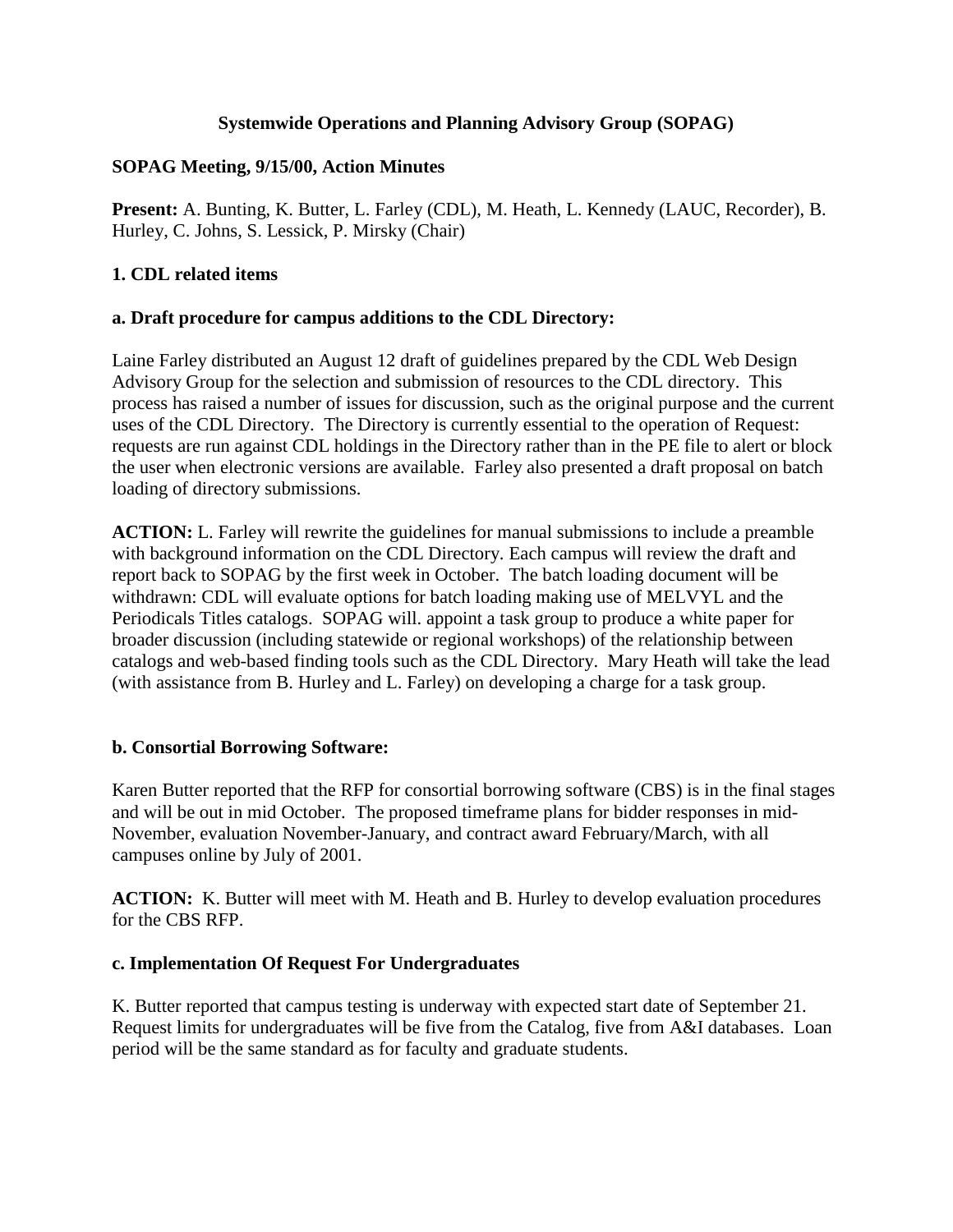**ACTION:** Bunting will ask RSC to develop criteria for evaluating use of Request by undergrads, especially addressing the question of limits on the number of items that can be borrowed and the loan periods.

## **d. CDL RFP Update:**

B. Hurley indicated that eight bids were received in response to the RFP for a system to host CDL databases. One bid was disqualified, seven will be considered. Campus RFP representatives can provide additional information.

## **e. CDL Medline Evaluation:**

The UC Health Sciences Librarians will bring a report to the joint UL/SOPAG meeting.

## **f. Desk-Top Delivery:**

The University Librarians enthusiastically approved the Desk-Top Delivery proposal and would like to see implementation as soon as feasible. Desktop Delivery is part of the PIR process. The Desk-Top Delivery

Development Group members are: C. Bellanti (UCLA/SRLF), M. Gates (UCSB), D. Gulnac (UCLA), D. Kegel (UCSD), and S. Miller (NRLF).

## **g. Online Archive of California (OAC):**

CDL has obtained a Library of Congress grant for a "California Cultures" project to digitize campus archival materials. Robin Chandler, Manager of the Online Archive of California, has developed a project plan and funding

model for discussion with the CDL Joint Steering Committee on Shared Collections. The funding model is one of co-investment--campus library and museum staff will be supported by the grant as well as by each UC repository. French will share the plan with SOPAG after JSC discussion.

# **h. ACM Paper Archive:**

Beverlee French reported that CDL Acquisitions and Shared Cataloging at UCSD will have to develop interim procedures for handling the paper ACM publications received as part of the CDL digital subscription in 2001 so

that campuses may cancel their paper. SOPAG discussed issues and terminology related to identifying vendor-supplied paper or CD-ROMs in catalog records. Handling the ACM publications will be a temporary

measure until longer-term resolution of procedures and funding is addressed by the Collection Management Initiative.

## **i. California Counts:**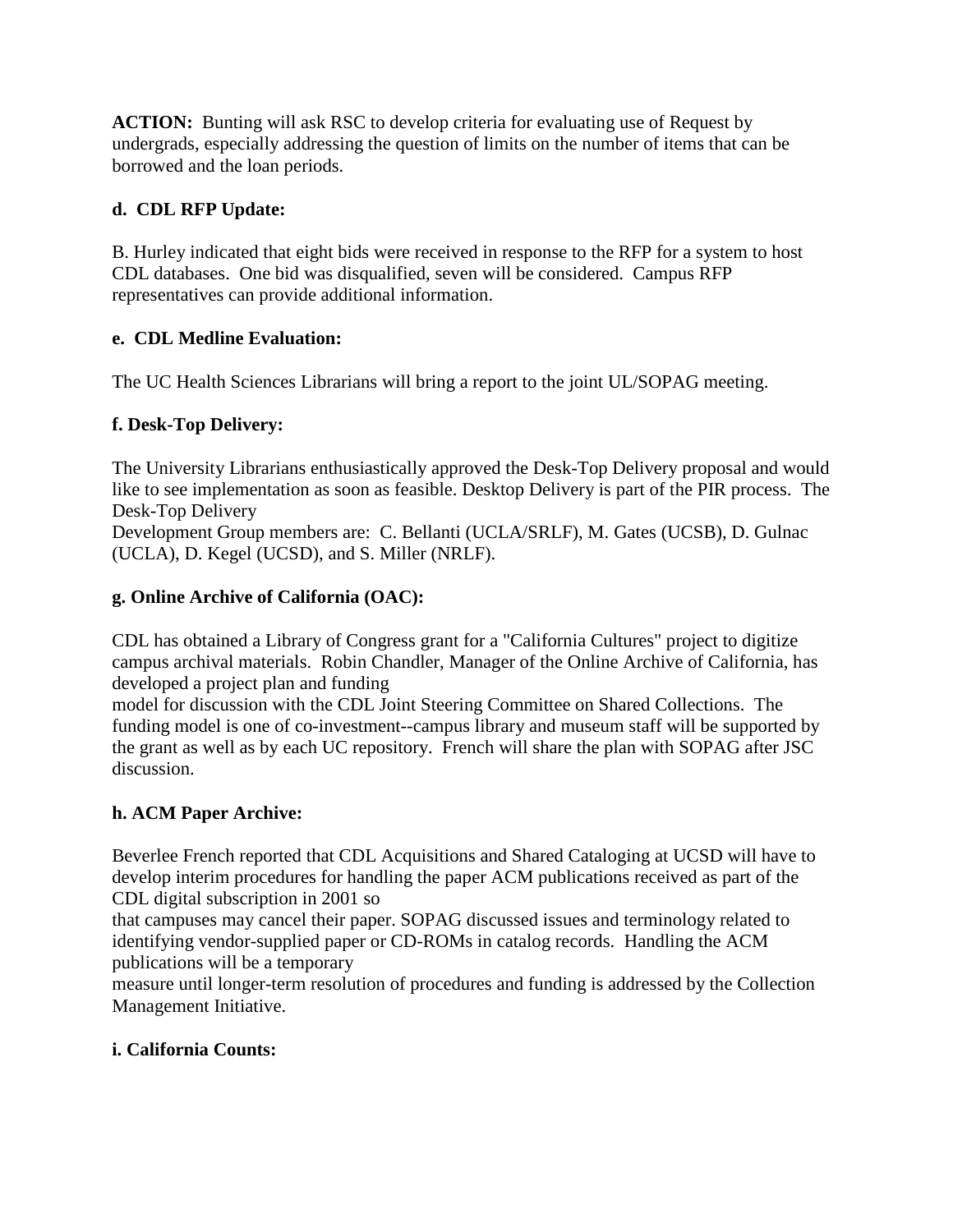Beverlee French reviewed the excellent progress of the "California Counts" Project Team. Plans are for a prototype to be up in January 2001. The initial six datasets include Census STF3 (1990 Census sample data) and USA

Counties data well as four datasets from state government agencies. The Project Team is becoming a leader in developing data definitions according to ICPSR's Data Documentation Initiative (DDI).

# **2. Joint Steering Committee**

## **a. Serials Aggregator Process:**

Beverlee French gave a progress report on CDL's plans for an experiment in employing a serials aggregator for systemwide electronic journal licensing. The primary purpose of the effort is to extend systemwide access to more publishers than can be handled on a one-by-one basis. There are about 120 publishers on the "priority list" for systemwide collections. An aggregator would negotiate the "CDL license" with publishers, negotiate business terms for systemwide access to e journals, perform administrative housekeeping of title and other information, and implement links from CDL databases to articles for all collective and campus e subscriptions. The CDL would fund the aggregator's services. A range of acceptable business models will be discussed at the October CDC meeting.

## **3. Collection Management Initiative (CMI):**

CMI Project Director Cecily Johns announced that the Andrew W. Mellon Foundation has funded an \$80,000 planning grant. Karen Andrews (UCD), Karen Cargille (UCSD) and Scott Miller (NRLF) have been appointed to a

Working Group to advise on the implementation plan in particular and the feasibility of the research design, including such aspects as gathering usage data of comparable print volumes. Particularly desired was the perspective of public service/collection development librarians, technical services staff and RLF staff. Johns distributed a Project Planning Overview for the CMI. The University Librarians have confirmed appointment of members for the CMI Advisory Group: Michelle Cloonan (faculty, UCLA), Colleen Carlton (SRLF), Beverlee French (CDL), Clinton Howard (UCD), Patricia Iannuzzi (RSC, UCB), Lee Leighton (LAUC representative, UCB), Brian Schottlaender (UL, UCSD), Milt Ternberg (UCB), and Geerat Vermeij (faculty, Davis).

## **4. Task Force on Center for Research Libraries (CRL):**

The University Librarians developed a charge for the small working group they wish to appoint to consider future directions for UC membership in the Center for Research Libraries (CRL). Johns will bring the proposed

membership to CDC and to the UL's. The short time frame incorporated in the charge to the group will need revision.

# **5. Resource Sharing:**

# **a. Shared Cataloging Program Steering Committee:**

SOPAG reviewed issues related to the Shared Cataloging Program and the Shared Cataloging Program Steering Committee. The Shared Cataloging Program was established by CDL in response to SOPAG's Electronic Resources Task Force recommendations and a subsequent pilot study to provide catalog records for CDL and the individual UC campuses. SCP Cataloging